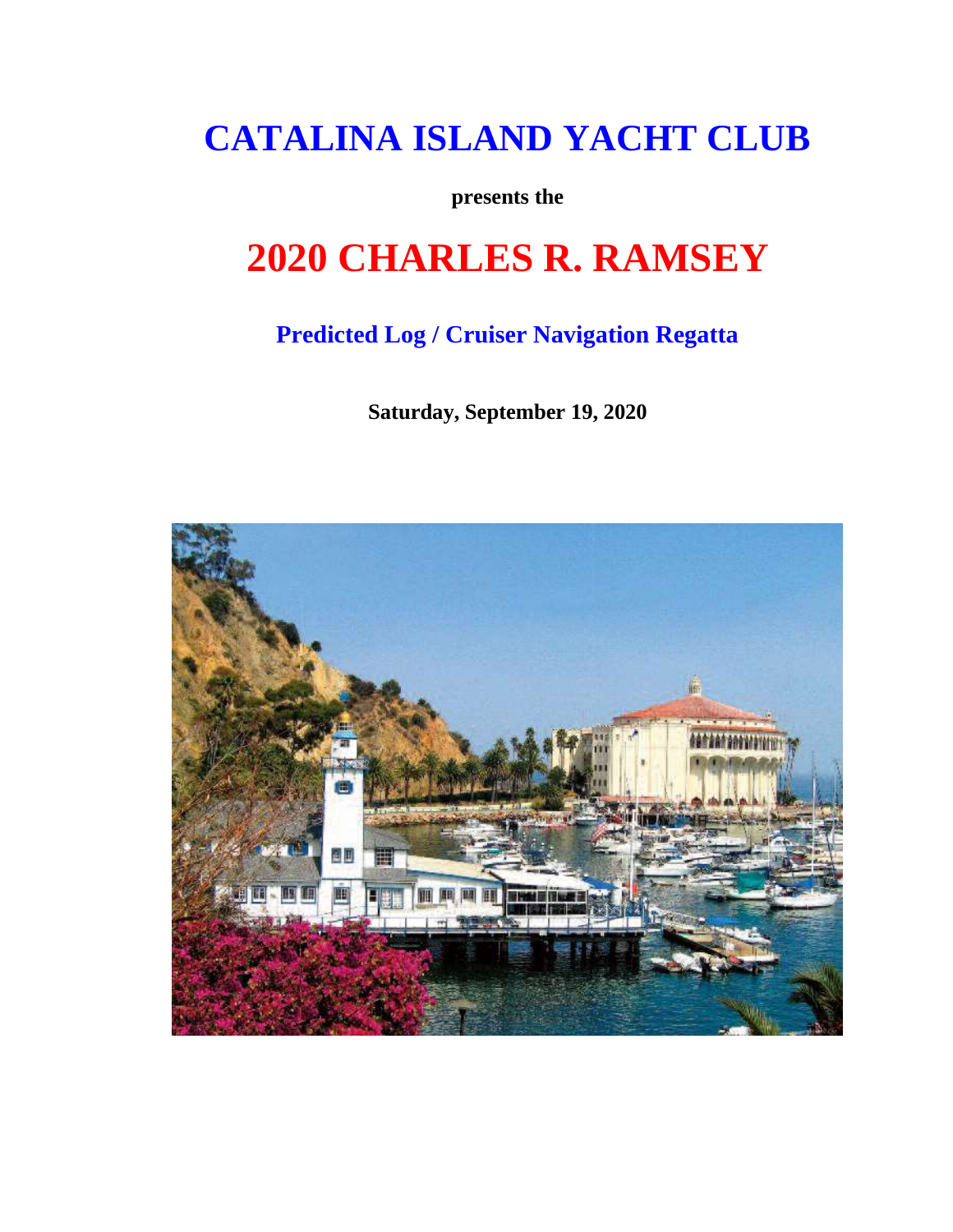### **HISTORY OF THE CIYC RAMSEY RALLY**

When I first became active in predicted log racing in the early seventies, the Catalina Island Yacht Club's Ramsey predicted log rally was run on the second weekend in September and circled Catalina Island, starting and finishing at Avalon. It still runs in September and it still circles the Island. The Trophy is a very beautiful and traditional looking trophy that dates to the nineteentwenties and is named for the Club's second commodore in 1925, Charles R. Ramsey. The Ramsey Rally date is probably the most stable on the Southern California Cruiser Association schedule. This is because it must be run after Labor Day - after the CIYC activities have died down, but before the Club removes the dinghy dock for the season.

Over at least the past twenty-five years the Ramsey has been one of the most popular rallies on the SCCA schedule. However, interestingly, in 1976 when I assumed the overall SCCA scoring responsibility, there were only three participants. I wasn't on that rally and when I asked for the logs for scoring, they indicated that they had forgotten and left them on the bar at the Club where they had discussed the outcome of the rally.

The next year was different. Andy Dahl of CIYC was responsible for the rally and there were twelve skippers; nine of them were CIYC members! Andy worked diligently on the rally and wrote in some very interesting twists. After all, how many ways are there to circumnavigate Catalina Island? Andy served as the Rally Chairman until the mid-nineties. More recently Steve Askew then Bill Findley have chaired the rally.

Another turning point was in 1984 when the Hollywood Yacht Club's Shultz Night Rally was changed from its traditional mid-July stand-alone night rally to a day rally run from Los Angeles Harbor to Isthmus on the Friday before the Ramsey. This had the advantage of shortening the Ramsey, which could then start from the Isthmus, as well as providing an added draw because SCCA season points could be earned for two rallies in a single weekend. I should note that in keeping with the SCCA policy of allowing only one rally's score to count toward the prestigious Brugman season trophy on a given weekend, the Shultz lost its Brugman designation in favor of the Ramsey which did not please HYC. Sixteen boats turned out for that rally in 1984 from many of the SCCA clubs. LBYC's Thol Simonson was the winner that year with a 1.102% error. Although there have been many changes over the years in the club hosting the Friday rally to the Isthmus, the popular combination of a Friday rally to the Isthmus coupled with the CIYC Ramsey lives on. (Later HYC's Shultz moved to Avalon in April and regained its Brugman status.)

The Ramsey continues to this date as the one rally not to be missed in the SCCA season schedule. The warm hospitality of the Club is certainly a favorite among the SCCA skippers.

Tom Collins, August 2007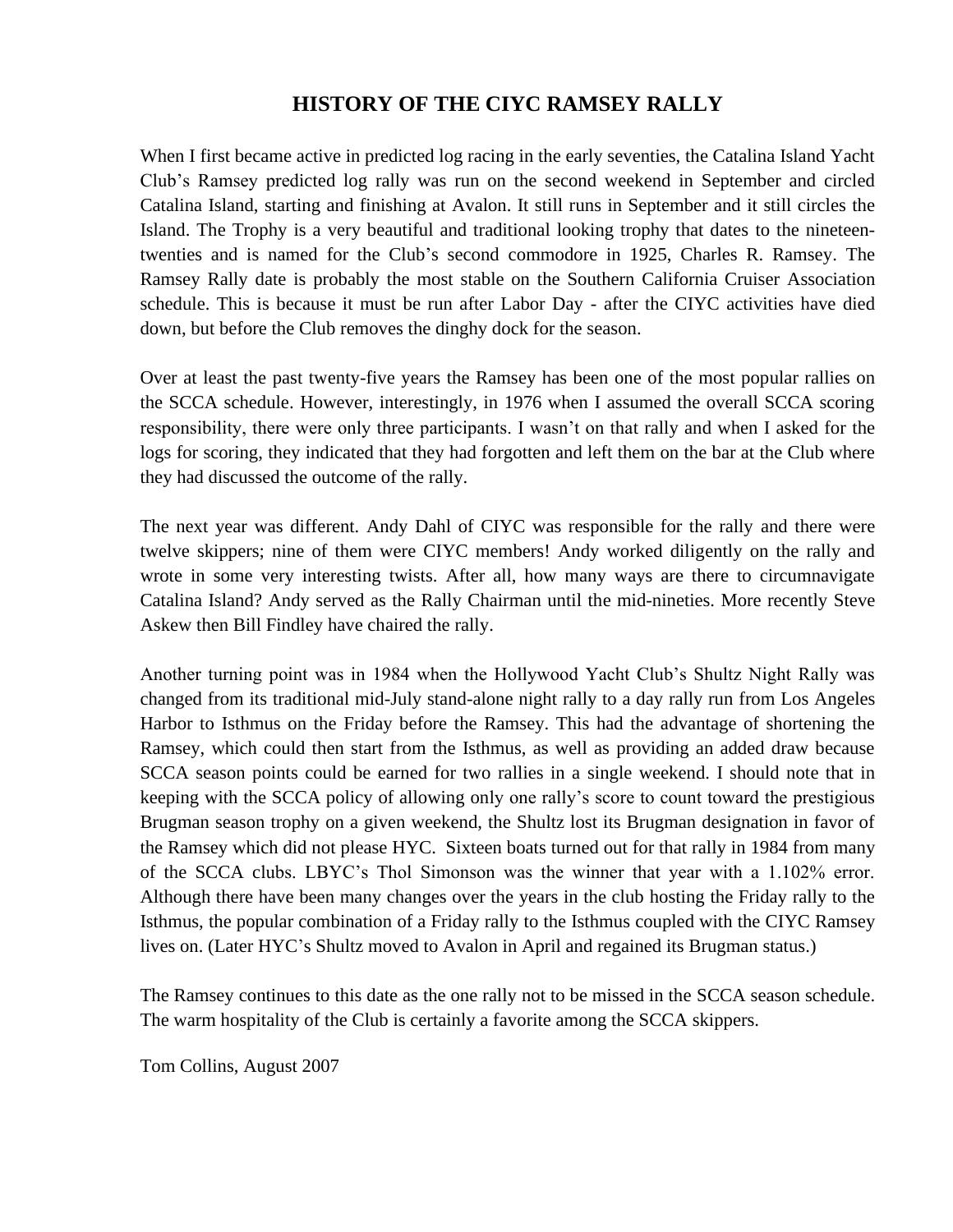### **THE CHARLES R. RAMSEY NAVIGATION REGATTA**

### **Catalina Island**

Saturday; September 19, 2020 SPONSORED BY: Catalina Island Yacht Club SANCTIONED BY: Southern California Cruiser Association North American Cruiser Association RALLY RULES Latest SCCA Rules, download at: http://predictedlog.org/SCCA/scca\_downloads\_page.htm TROPHIES: Ramsey Perpetual Trophy, Keeper trophies per SCCA rules, Points count toward: C. King Brugman, Bathke, Bobrick, Top Ten, Fall Series, Mel Lurie 1<sup>st</sup>-Year, Peggy Bent Catalina Trophy and the Thol Simonson Team Trophy. ENTRY REQUIREMENTS: Open to all members in good standing of SCCA Member Yacht Clubs. RALLY COMMITTEE: Tom Collins, Committee Boat: Misty Sea Res: (714) 845-9514 Cell: (818) 383-6292 SKIPPERS MEETING: No skipper's meeting. Predicted logs to be photographed and texted to scorer at 818-383-6292 prior to start. OBSERVERS: Skippers to furnish. LOG FORMS: http://predictedlog.org/SCCA/scca\_downloads\_page.htm OFFICIAL SCORER: Tom Collins on Misty Sea: Cell: 818-383-6292 ACTUAL LOG SUBMITTAL: Upon mooring, call scorer on VHF-71 with mooring number for Predicted and Actual Log pick-up and timepiece check. MOORING NOTE: At the end of the rally, proceed to the red harbor patrol boat for mooring assignment. State boat name and that you have participated in the rally sponsored by Catalina Island Yacht Club; side ties may be necessary. RESERVATIONS: It is imperative that your reservation form is received *before* 3 PM on September 14th, in order to reserve moorings in Avalon for Saturday night. TROPHY AWARDS: Presented at dinner at CIYC Clubhouse Saturday night. Cocktails: 1800 followed by dinner and trophy awards SHORE BOATS: VHF 9 for transport to Club dock or the pier.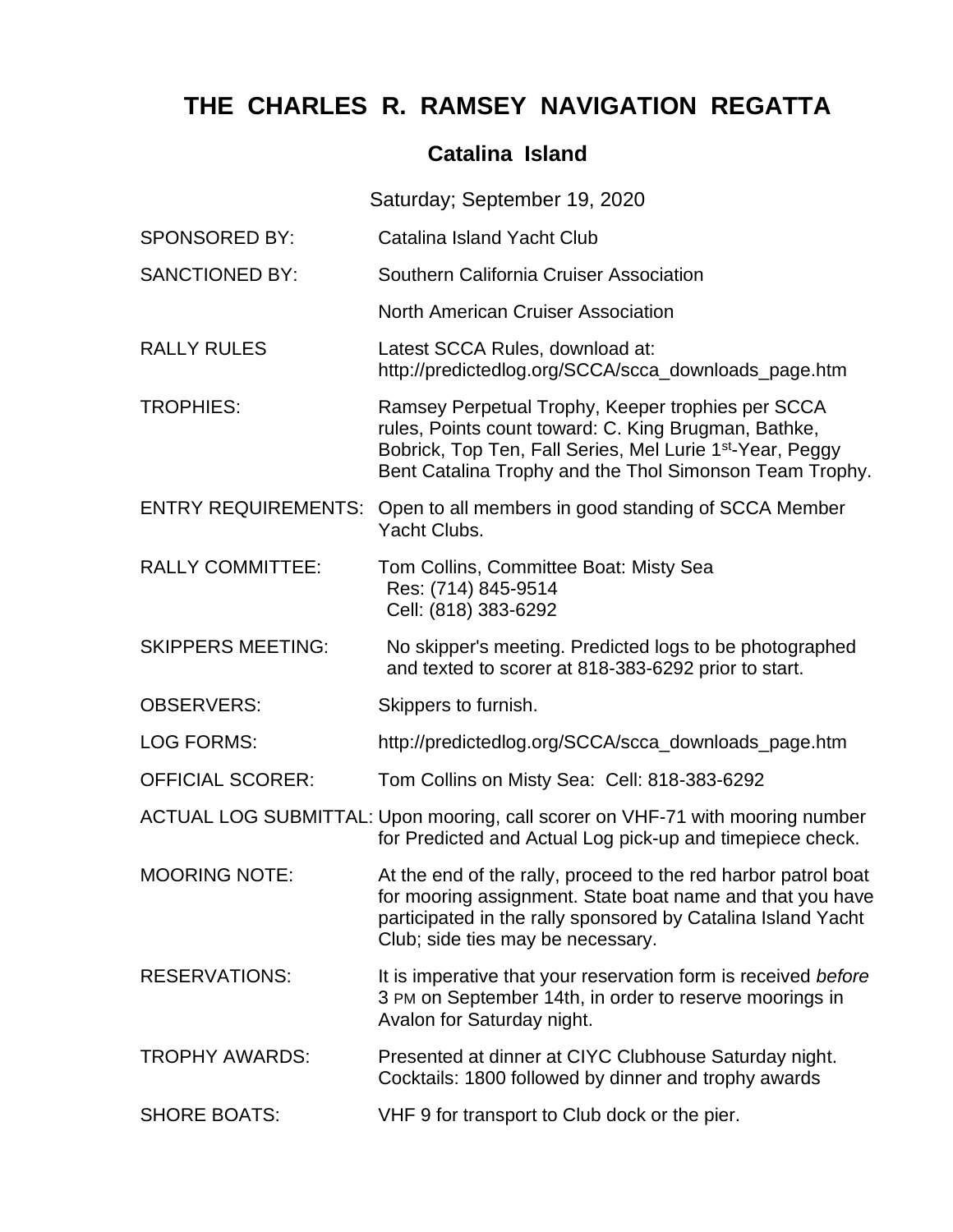### **COURSE - 2020 RAMSEY**

| START:          | Isthmus Harbor Reef Buoy G "1" FI G 4s                          | 50 yards stbd.         |
|-----------------|-----------------------------------------------------------------|------------------------|
| <b>WP 1:</b>    | Eagle Reef Buoy R N "2"                                         | 50 yards port          |
| $CP 1$ :        | <b>Arrow Point</b>                                              | $100 - 200$ yards port |
| CP 2:           | Santa Catalina Island Westernmost End                           | $150 - 250$ yards port |
| TP 1:           | Proceed on same course for 200 yards after calling mark at CP 2 |                        |
| <b>WP 2:</b>    | Eagle Rock                                                      | @ 20 fathom depth      |
| CP 3:           | <b>Ribbon Rock</b>                                              | @ 20 fathom depth      |
| CP 4:           | <b>China Point</b>                                              | @ 20 fathom depth      |
|                 | - - - Follow 20 fathom curve until on course to CP5 - - -       |                        |
| CP 5:           | <b>Church Rock</b>                                              | @ 20 fathom depth      |
| WP 3:           | East End Light FI 6s 212 ft 9 M                                 | @ 20 fathom depth      |
| CP <sub>6</sub> | <b>Seal Rocks</b>                                               | @ 20 fathom depth      |
| <b>WP 4:</b>    | South Quarry mooring buoy FI 4s Priv                            | 100 yards port         |
| FINISH:         | Pebbly Beach (TANK N of TWO)                                    | $300 - 500$ yards port |

#### **NOTES & SPECIAL INSTRUCTIONS**

- Note 1: Compute start time to be 0800. Boats will start 2 min. apart: fast boats first. Adjusted start times will be provided Friday night at the Scott awards dinner at the Isthmus or by text. Sent request to: (818) 383-6292 after 1800.
- Note 2: This is an open log rally. Skipper may view Actual Log throughout rally.
- Note3: No scoring handicap will be applied.
- Note 4: All equipment aboard the vessel may be used except that which is prohibited. Use of GPS including speed data is permitted in this rally.
- Note 5: Use of the following data from any source is prohibited: a. Clock time or elapsed time. Stopwatch may be used on leg to Turn Point 1 b. Any display of time-based information, such as ETA, ETE, etc.
- Note 6: Specified mark passage distances may be exceeded in the interest of safety. Document such on the reverse of the Actual Log.
- Note 7: Rally communications: VHF 71.
- Note 8: Logs must be turned in to scorer not later than 1400. Call for pick-up.
- Note 9: Chart: 18757; 11th edition. Distance 28.8 nautical miles.
- Note 10: Waypoints/turnpoints are not checkpoints, but are a required course of travel
- Note 11: This is an Easy Entry eligible rally. See attached EZ Entry Instructions.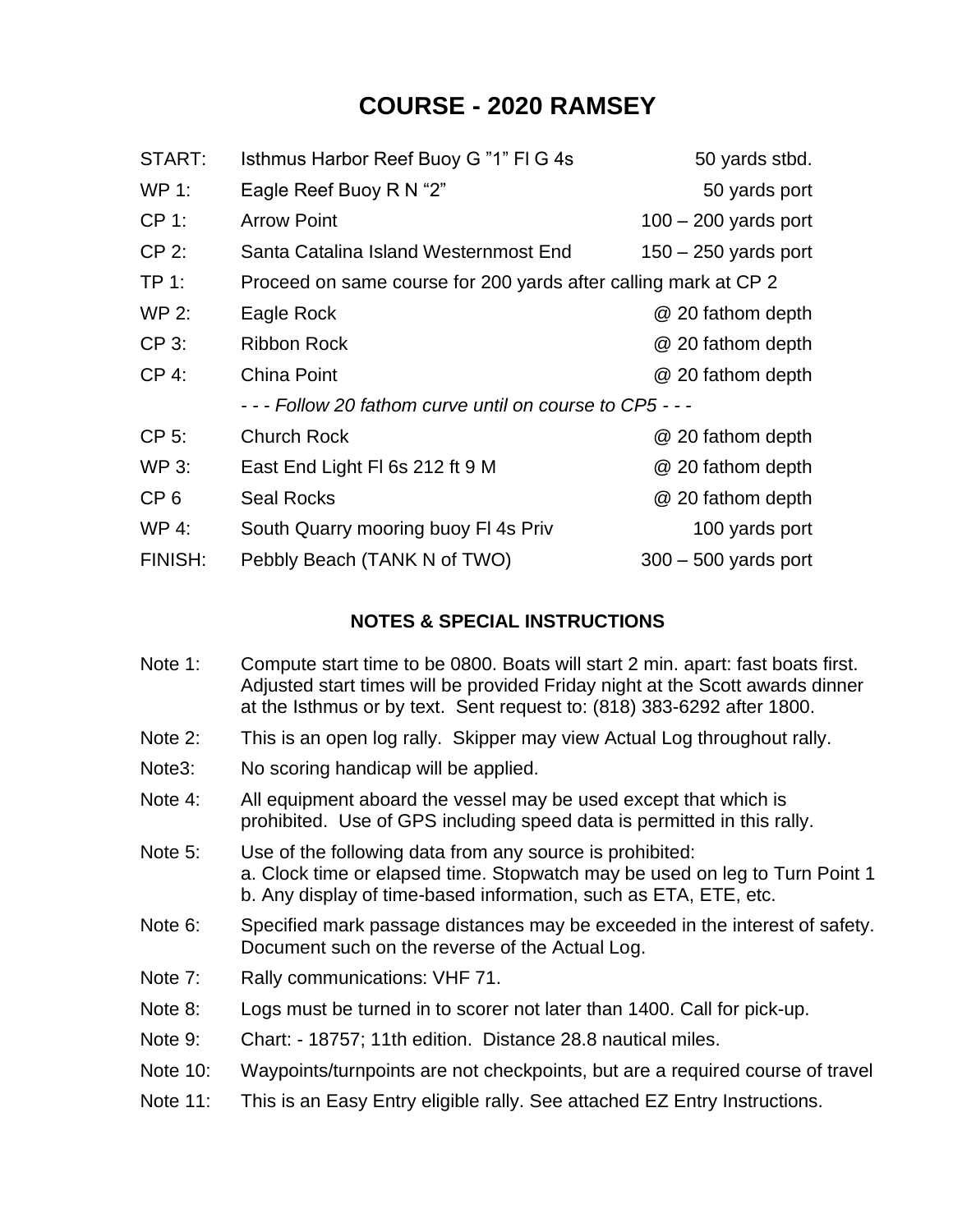## **2020 CIYC Ramsey Predicted Log Regatta – Easy Entry**

A special feature of this Catalina Island YC Ramsey predicted log regatta is the provision for Easy-Entry level skippers to enter without the need to run a measured mile in advance, know or prepare a predicted log! The course is just twenty-eight miles around Catalina island.

It's simple! All you need to do is submit the entry reservation, call for a starting time and run the course. Call in advance and we'll answer any questions you might have and even help you plan your run.

On Saturday morning - go to the start buoy at the Isthmus (*you're welcome to join us at the awards party for the Scott Regatta at the Isthmus BBQ on Friday night*), start at your assigned time, and follow the course described below. Just run the course at the speed you normally cruise using your GPS to maintain that speed throughout the course. Your observer will record your times on the Actual Log as you pass the course control points.

Once your Actual Log is turned in, the Committee will use the speed you chose to prepare a prediction for your boat then compute your score.

It's that simple! Come on out and join in the fun. You'll enjoy a nice cruise and have a good chance of receiving a trophy at the CIYC awards dinner on Saturday night.

| Mark             |     | Steer Latitude Longitude |
|------------------|-----|--------------------------|
| "Buoy G 1"       |     | (mag) 33°26.94 118°29.62 |
| "Buoy R N 2"     | 304 | 33°27.67 118°30.45       |
| "Arrow Point"    | 292 | 33°28.72 118°32.28       |
| "West End"       | 260 | 33°28.86 118°36.38       |
| "TP1"            | 260 | 33°28.86 118°36.50       |
| "Eagle Rock      | 168 | 33°28.34 118°36.53       |
| "Ribbon Rock"    | 127 | 33°26.30 118°34.42       |
| "China Point"    | 132 | 33°19.52 118°28.41       |
| "TP2"            | 109 | 33°19.19 118°27.77       |
| "TP3"            | 099 | 33°19.00 118°27.18       |
| "Church Rock"    | 090 | 33°17.62 118°19.69       |
| "E. End Light"   | 056 | 33°17.87 118°18.94       |
| "Seal Rocks"     | 037 | 33°18.39 118°18.22       |
| "S. Quarry Buoy" | 014 | 33°18.78 118°17.93       |
| "Pebbly Beach"   | 334 | 33°20.02 118°18.34       |

### **EZ Entry Marks for the 2020 CIYC Ramsey Course**

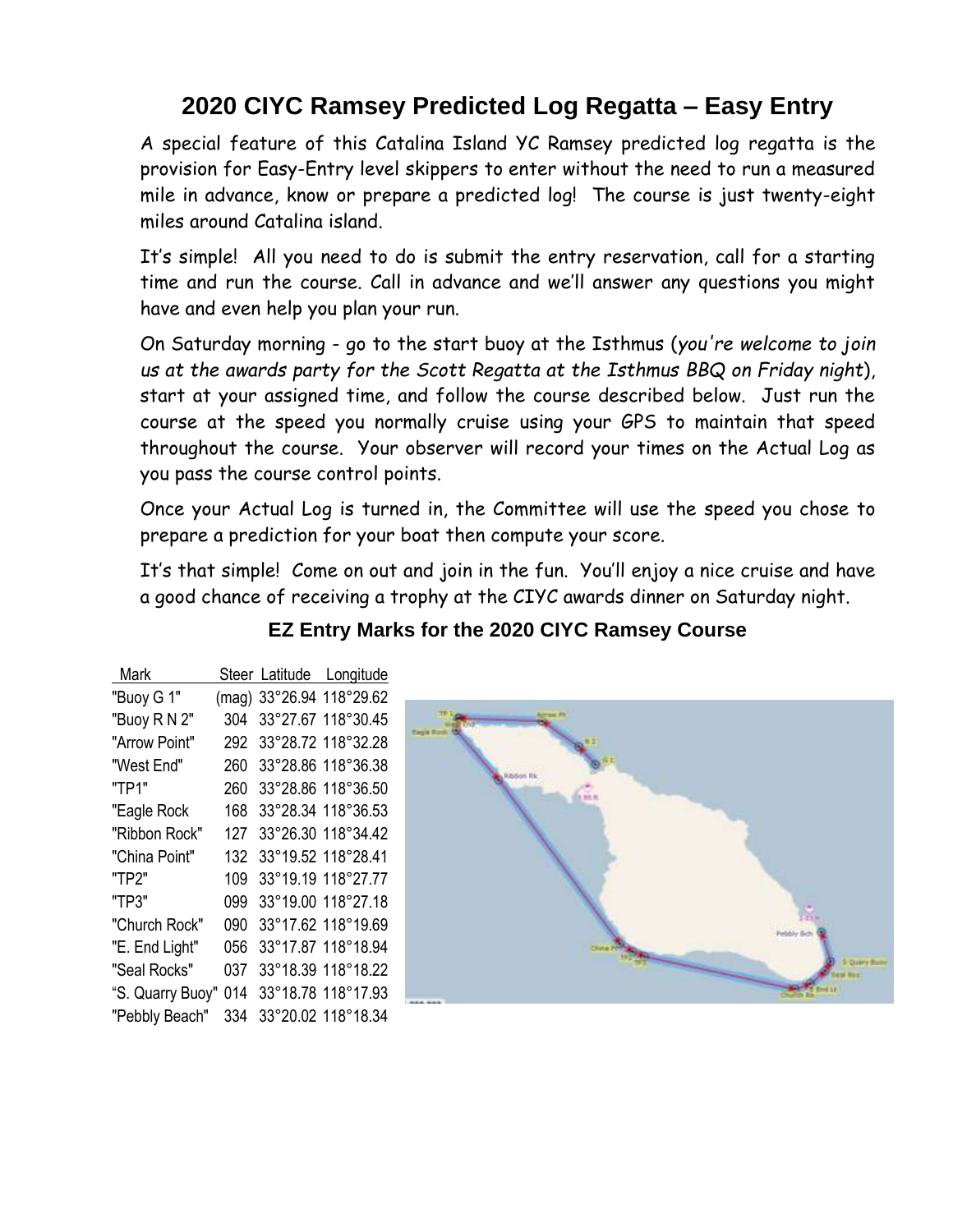### **DINNER AND TROPHY PRESENTATION**

Saturday; September 19th, 2020 No-Host Cocktail Party at 1800 Dinner will be served by the Club *Pay at the door – cash price to be determined Beverages may be purchased from bar – credit card only* Results presentation and trophy awards following dinner *Informal - Island Casual dress!!!*

### **RESERVATION**

E-mail this form to arrive before 3 PM, Sept. 14, 2020

*Highlight area below and copy to an outgoing e-mail, then fill-in blanks and send.*

| <b>Ramsey Reservation</b> |  |
|---------------------------|--|
|---------------------------|--|

|                                                                         | Cell Phone: ________________ |
|-------------------------------------------------------------------------|------------------------------|
|                                                                         |                              |
| Planned Boat Speed: ________ knots                                      |                              |
| Mooring is desired? ________, if yes:                                   |                              |
| Boat length: _________                                                  |                              |
| Documentation or CF number: ________________ (mandatory for mooring)    |                              |
| Number dinners? _______ 1st Year Skipper? ________ Easy Entry? ________ |                              |

E-mail this form to: Tom Collins - [twc741@gmail.com](mailto:twc741@gmail.com) not later than 3 PM Sept. 14